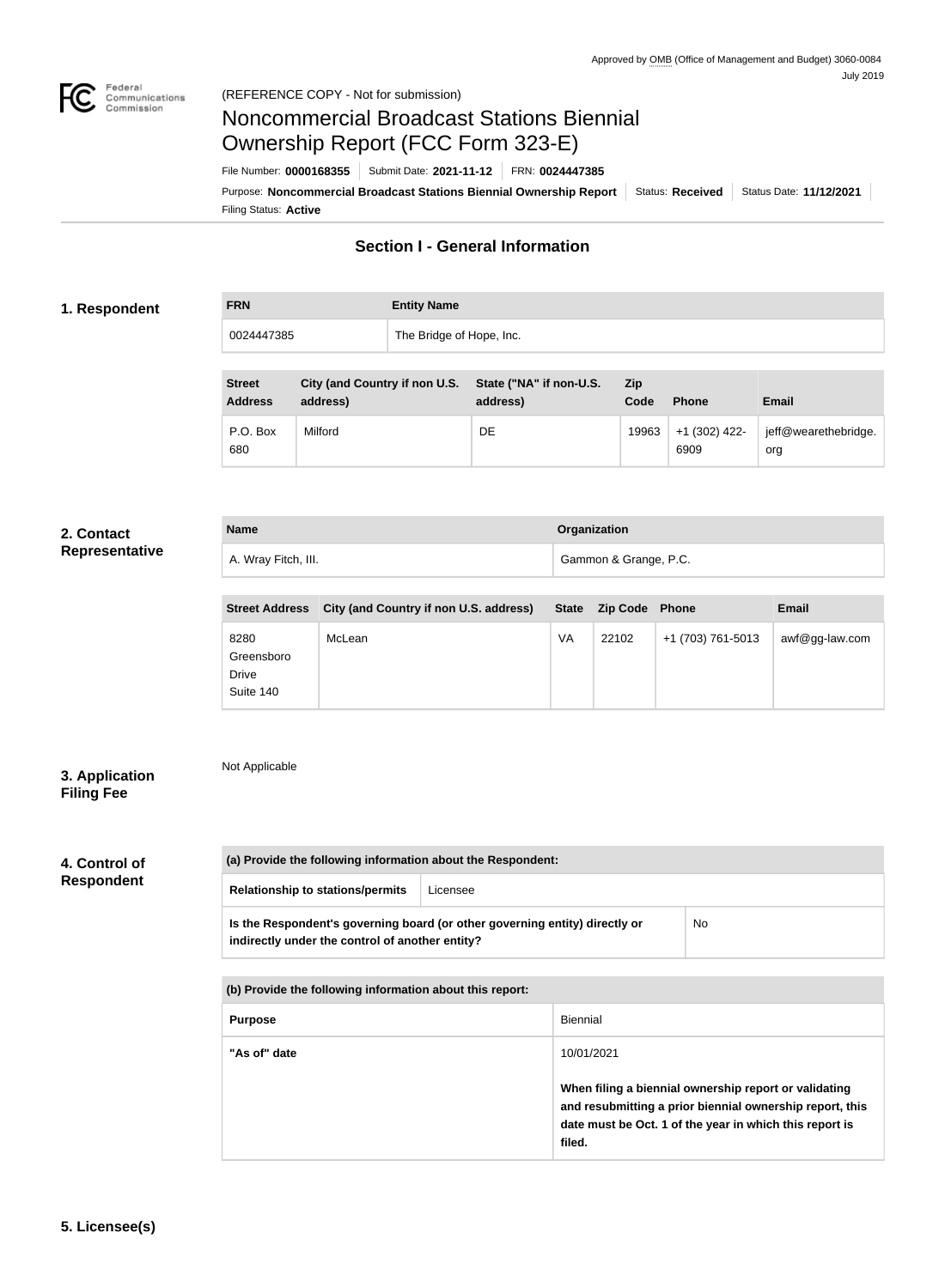**Respondent is filing this report to cover the following Licensee(s) and station(s):**

| <b>Licensee/Permittee Name</b> | <b>FRN</b> |
|--------------------------------|------------|
| The Bridge of Hope, Inc.       | 0024447385 |

| Fac. ID No. | <b>Call Sign</b> | <b>City</b>          | <b>State</b> | <b>Service</b> |
|-------------|------------------|----------------------|--------------|----------------|
| 40031       | <b>WNJH</b>      | CAPE MAY COURT HOUSE | NJ           | FM             |
| 60884       | WNKZ-FM          | POCOMOKE CITY        | MD           | FM             |
| 90270       | <b>WKNZ</b>      | <b>HARRINGTON</b>    | DE           | FM             |

## **Section II – Biennial Ownership Information**

## **1. 47 C.F.R. Section 73.3613 Documents**

Licensee Respondents that hold authorizations for one or more full power television, AM, and/or FM stations should list all contracts and other instruments set forth in 47 C.F.R. Section 73.3613(a) through (c) for the facility or facilities listed on this report. If the agreement is a network affiliation agreement, check the appropriate box. Otherwise, select "Other." Non-Licensee Respondents should select "Not Applicable" in response to this question.

| Document Information                            |                                                           |  |
|-------------------------------------------------|-----------------------------------------------------------|--|
| Description of contract or instrument           | Articles of Incorporation                                 |  |
| Parties to contract or instrument               | The Bridge of Hope, Inc.; State of Delaware               |  |
| Date of execution                               | 01/2014                                                   |  |
| Date of expiration                              | No expiration date                                        |  |
| <b>Agreement type</b><br>(check all that apply) | Other<br><b>Agreement Type: Articles of Incorporation</b> |  |

| Description of contract or instrument           | <b>Bylaws</b>                          |
|-------------------------------------------------|----------------------------------------|
| Parties to contract or instrument               | The Bridge of Hope, Inc.               |
| Date of execution                               | 01/2014                                |
| Date of expiration                              | No expiration date                     |
| <b>Agreement type</b><br>(check all that apply) | Other<br><b>Agreement Type: Bylaws</b> |

#### **2. Ownership Interests**

**(a)** Ownership Interests. This Question requires Respondents to enter detailed information about ownership interests by generating a series of subforms. Answer each question on each subform. The first subform listing should be for the Respondent itself. If the Respondent is not a natural person, also list each of the officers, members of the governing board (or other governing entity), stockholders, and any other persons or entities with a direct attributable interest in the Respondent pursuant to the standards set forth in 47 C.F.R. Section 73.3555. (A "direct" interest is one that is not held through any intervening companies or entities.) List each interest holder with a direct attributable interest in the Respondent separately.

Leave the percentage of total assets (Equity Debt Plus) field blank for an interest holder unless that interest holder has an attributable interest in the Respondent solely on the basis of the Commission's Equity Debt Plus attribution standard, 47 C.F.R. Section 73.3555, Note 2(i).

In the case of vertical or indirect ownership structures, list only those interests in the Respondent that also represent an attributable interest in the Licensee(s) for which the report is being submitted.

Entities that are part of an organizational structure that includes holding companies or other forms of indirect ownership must file separate ownership reports. In such a structure do not report, or file a separate report for, any interest holder that does not have an attributable interest in the Licensee(s) for which the report is being submitted.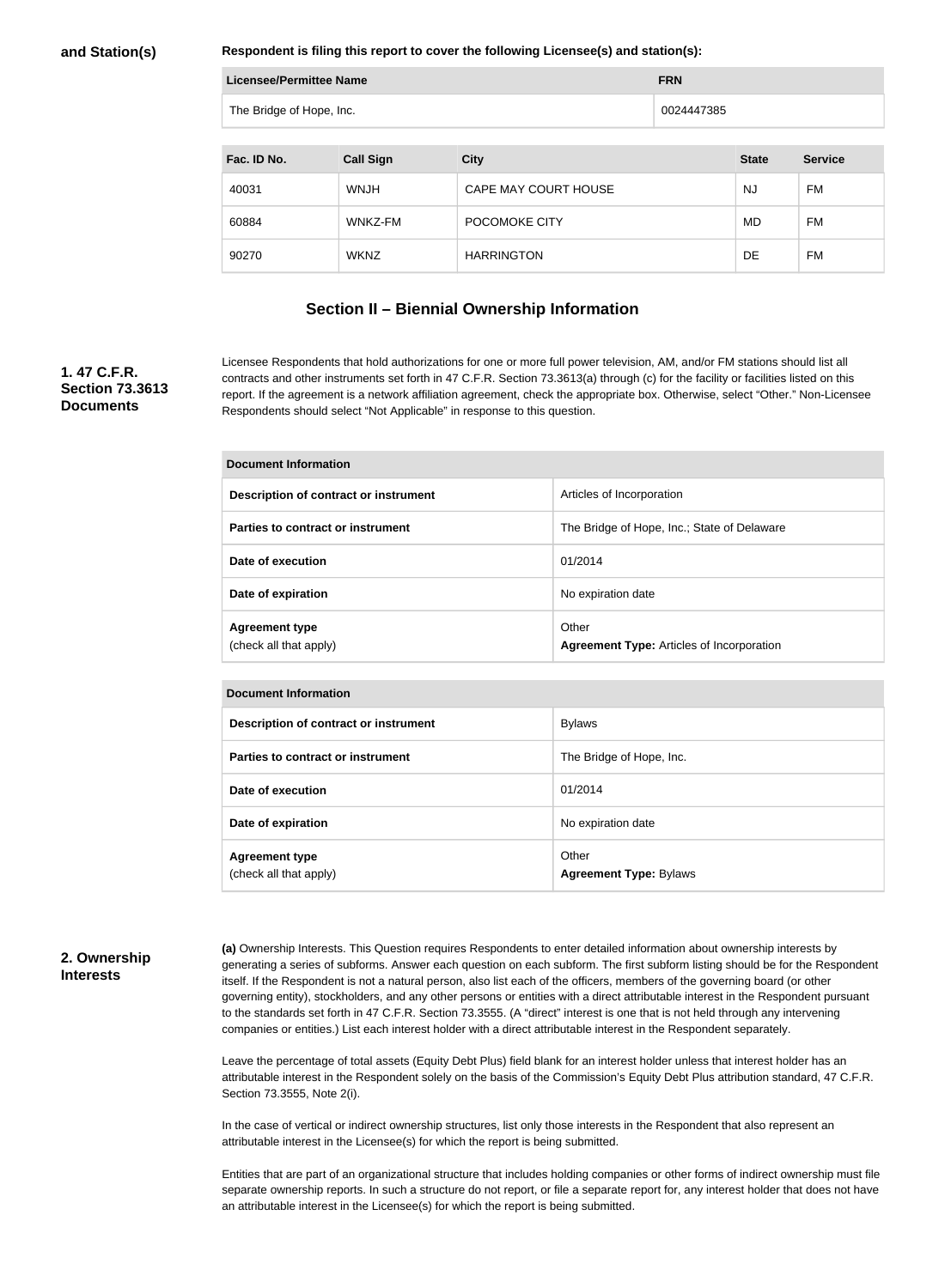Please see the Instructions for further detail concerning interests that must be reported in response to this question.

The Respondent must provide an FCC Registration Number for each interest holder reported in response to this question. Please see the Instructions for detailed information and guidance concerning this requirement.

| <b>Ownership Information</b>                          |                                                                                      |                      |    |
|-------------------------------------------------------|--------------------------------------------------------------------------------------|----------------------|----|
| <b>FRN</b>                                            | 0024447385                                                                           |                      |    |
| <b>Entity Name</b>                                    | The Bridge of Hope, Inc.                                                             |                      |    |
| <b>Address</b>                                        | PO Box                                                                               |                      |    |
|                                                       | <b>Street 1</b>                                                                      | P.O. Box 680         |    |
|                                                       | <b>Street 2</b>                                                                      |                      |    |
|                                                       | <b>City</b>                                                                          | Milford              |    |
|                                                       | State ("NA" if non-U.S.<br>address)                                                  | DE                   |    |
|                                                       | <b>Zip/Postal Code</b>                                                               | 19963                |    |
|                                                       | Country (if non-U.S.<br>address)                                                     | <b>United States</b> |    |
| <b>Listing Type</b>                                   | Respondent                                                                           |                      |    |
| <b>Positional Interests</b><br>(check all that apply) | Respondent                                                                           |                      |    |
| <b>Tribal Nation or Tribal</b><br><b>Entity</b>       | Interest holder is not a Tribal nation or Tribal entity                              |                      |    |
| <b>Interest Percentages</b>                           | Voting                                                                               | 0.0%                 |    |
| (enter percentage values<br>from 0.0 to 100.0)        | <b>Equity</b>                                                                        | 0.0%                 |    |
|                                                       | <b>Total assets (Equity Debt</b><br>Plus)                                            | 0.0%                 |    |
| that do not appear on this report?                    | Does interest holder have an attributable interest in one or more broadcast stations |                      | No |

#### **Ownership Information**

| the contract of the contract of the contract of the contract of the contract of the contract of the contract of |                                     |                      |  |
|-----------------------------------------------------------------------------------------------------------------|-------------------------------------|----------------------|--|
| <b>FRN</b>                                                                                                      | 9990134602                          |                      |  |
| <b>Name</b>                                                                                                     | Dan Schlabach                       |                      |  |
| <b>Address</b>                                                                                                  | PO Box                              |                      |  |
|                                                                                                                 | <b>Street 1</b>                     | 14765 Owens Road     |  |
|                                                                                                                 | <b>Street 2</b>                     |                      |  |
|                                                                                                                 | <b>City</b>                         | Greenwood            |  |
|                                                                                                                 | State ("NA" if non-U.S.<br>address) | DE                   |  |
|                                                                                                                 | <b>Zip/Postal Code</b>              | 19950                |  |
|                                                                                                                 | Country (if non-U.S.<br>address)    | <b>United States</b> |  |
| <b>Listing Type</b>                                                                                             | Other Interest Holder               |                      |  |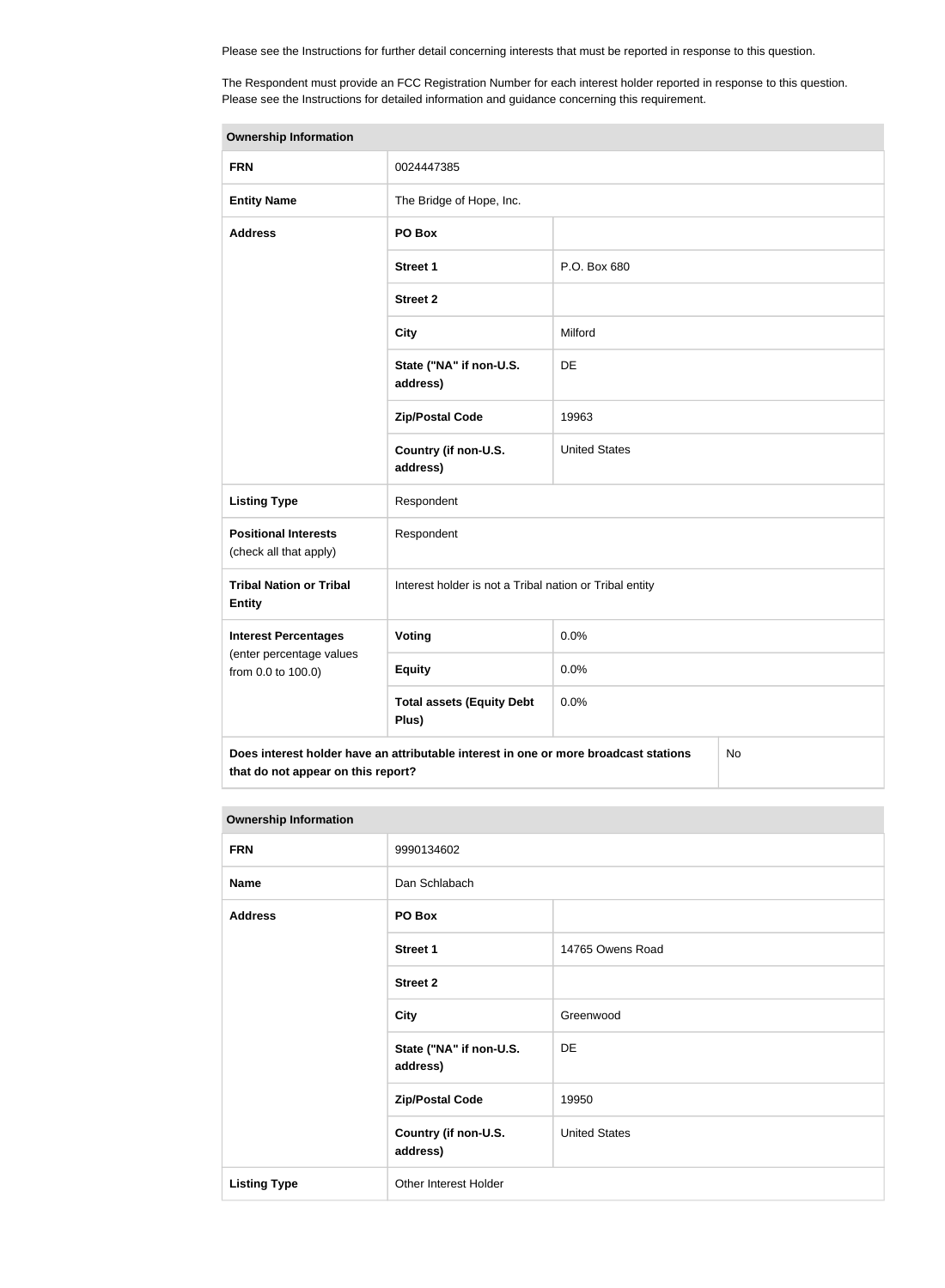| <b>Positional Interests</b><br>(check all that apply)                                              | Officer, Member of Governing Board (or other governing entity) |                        |  |
|----------------------------------------------------------------------------------------------------|----------------------------------------------------------------|------------------------|--|
| <b>Principal Profession or</b><br><b>Occupation</b>                                                | President, Atlantic Aluminum Products, Inc.                    |                        |  |
| By Whom Appointed or<br><b>Elected</b>                                                             | <b>Board of Directors</b>                                      |                        |  |
| Citizenship, Gender,<br><b>Ethnicity, and Race</b><br><b>Information (Natural</b><br>Persons Only) | <b>Citizenship</b>                                             | <b>US</b>              |  |
|                                                                                                    | Gender                                                         | Male                   |  |
|                                                                                                    | <b>Ethnicity</b>                                               | Not Hispanic or Latino |  |
|                                                                                                    | Race                                                           | White                  |  |
| <b>Interest Percentages</b>                                                                        | Voting                                                         | 16.6%                  |  |
| (enter percentage values<br>from 0.0 to 100.0)                                                     | <b>Equity</b>                                                  | 0.0%                   |  |
|                                                                                                    | <b>Total assets (Equity Debt</b><br>Plus)                      |                        |  |
| Does interest holder have an attributable interest in one or more broadcast stations<br>NI∩.       |                                                                |                        |  |

**Does interest holder have an attributable interest in one or more broadcast stations that do not appear on this report?**

No

# **Ownership Information**

| <b>FRN</b>                                                | 9990134603                                            |                        |
|-----------------------------------------------------------|-------------------------------------------------------|------------------------|
| <b>Name</b>                                               | Zach Hayes                                            |                        |
| <b>Address</b>                                            | PO Box                                                |                        |
|                                                           | <b>Street 1</b>                                       | 33069 East Light Drive |
|                                                           | <b>Street 2</b>                                       |                        |
|                                                           | <b>City</b>                                           | Lewes                  |
|                                                           | State ("NA" if non-U.S.<br>address)                   | DE                     |
|                                                           | <b>Zip/Postal Code</b>                                | 19958                  |
|                                                           | Country (if non-U.S.<br>address)                      | <b>United States</b>   |
| <b>Listing Type</b>                                       | Other Interest Holder                                 |                        |
| <b>Positional Interests</b><br>(check all that apply)     | Member of Governing Board (or other governing entity) |                        |
| <b>Principal Profession or</b><br><b>Occupation</b>       | Operates a Chick-fil-A                                |                        |
| By Whom Appointed or<br><b>Elected</b>                    | <b>Board of Directors</b>                             |                        |
| Citizenship, Gender,                                      | <b>Citizenship</b>                                    | US                     |
| <b>Ethnicity, and Race</b><br><b>Information (Natural</b> | Gender                                                | Male                   |
| <b>Persons Only)</b>                                      | <b>Ethnicity</b>                                      | Not Hispanic or Latino |
|                                                           | Race                                                  | White                  |
| <b>Interest Percentages</b>                               | Voting                                                | 16.6%                  |
| (enter percentage values                                  |                                                       |                        |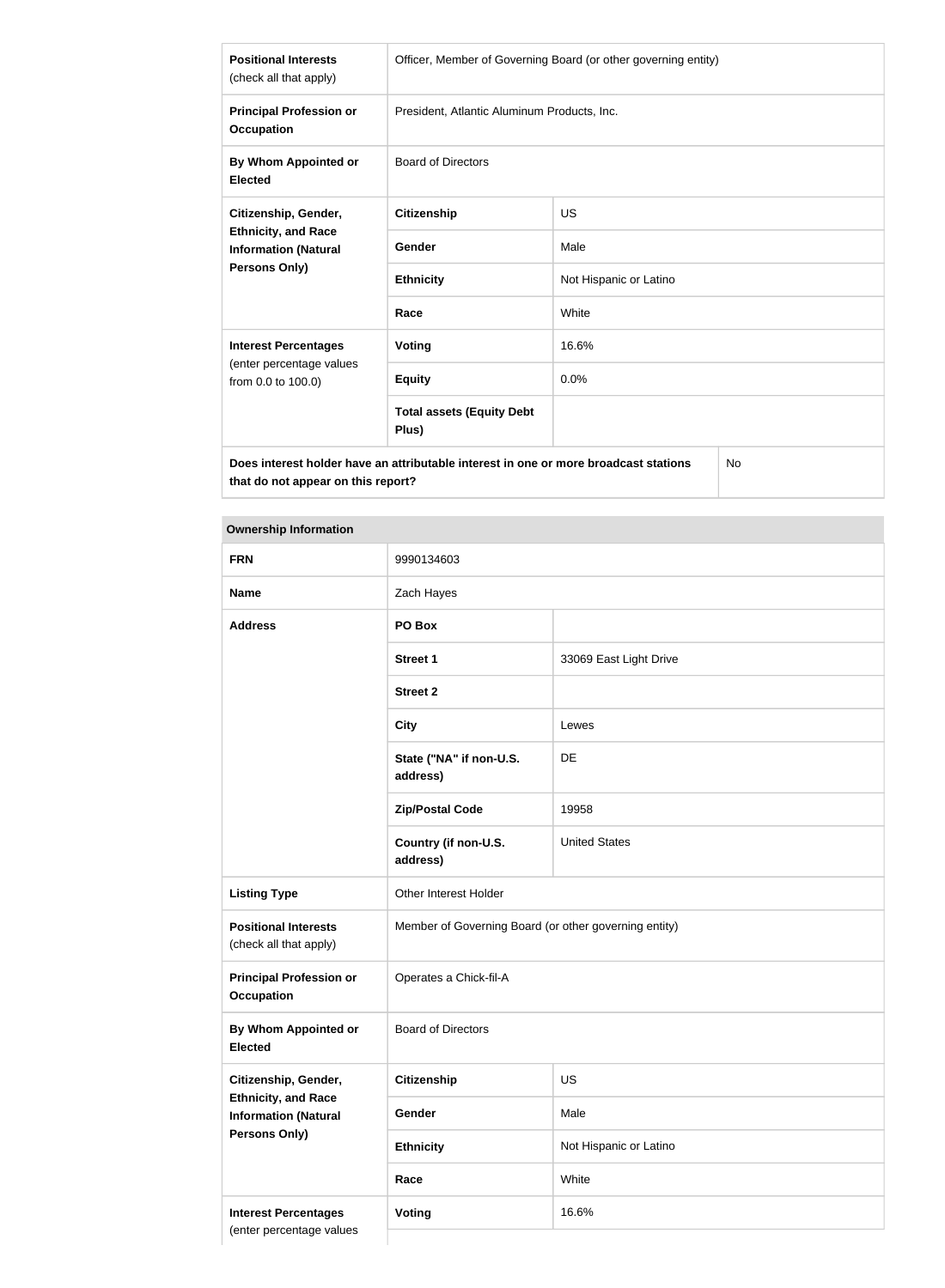| from 0.0 to 100.0) | <b>Equity</b>                                                                        | $0.0\%$ |     |
|--------------------|--------------------------------------------------------------------------------------|---------|-----|
|                    | <b>Total assets (Equity Debt</b><br>Plus)                                            |         |     |
|                    | Does interest holder have an attributable interest in one or more broadcast stations |         | No. |

**that do not appear on this report?**

| <b>Ownership Information</b>                                                                                                     |                                                       |                        |  |
|----------------------------------------------------------------------------------------------------------------------------------|-------------------------------------------------------|------------------------|--|
| <b>FRN</b>                                                                                                                       | 9990134604                                            |                        |  |
| <b>Name</b>                                                                                                                      | Polly Mervine                                         |                        |  |
| <b>Address</b>                                                                                                                   | PO Box                                                | 367                    |  |
|                                                                                                                                  | <b>Street 1</b>                                       |                        |  |
|                                                                                                                                  | <b>Street 2</b>                                       |                        |  |
|                                                                                                                                  | <b>City</b>                                           | <b>Bridgeville</b>     |  |
|                                                                                                                                  | State ("NA" if non-U.S.<br>address)                   | DE                     |  |
|                                                                                                                                  | <b>Zip/Postal Code</b>                                | 19933                  |  |
|                                                                                                                                  | Country (if non-U.S.<br>address)                      | <b>United States</b>   |  |
| <b>Listing Type</b>                                                                                                              | Other Interest Holder                                 |                        |  |
| <b>Positional Interests</b><br>(check all that apply)                                                                            | Member of Governing Board (or other governing entity) |                        |  |
| <b>Principal Profession or</b><br><b>Occupation</b>                                                                              | Retired                                               |                        |  |
| <b>By Whom Appointed or</b><br><b>Elected</b>                                                                                    | <b>Board of Directors</b>                             |                        |  |
| Citizenship, Gender,                                                                                                             | Citizenship                                           | <b>US</b>              |  |
| <b>Ethnicity, and Race</b><br><b>Information (Natural</b>                                                                        | Gender                                                | Female                 |  |
| Persons Only)                                                                                                                    | <b>Ethnicity</b>                                      | Not Hispanic or Latino |  |
|                                                                                                                                  | Race                                                  | White                  |  |
| <b>Interest Percentages</b>                                                                                                      | Voting                                                | 16.6%                  |  |
| (enter percentage values<br>from 0.0 to 100.0)                                                                                   | <b>Equity</b>                                         | 0.0%                   |  |
|                                                                                                                                  | <b>Total assets (Equity Debt</b><br>Plus)             |                        |  |
| Does interest holder have an attributable interest in one or more broadcast stations<br>No<br>that do not appear on this report? |                                                       |                        |  |

| <b>Ownership Information</b> |                 |                     |
|------------------------------|-----------------|---------------------|
| <b>FRN</b>                   | 9990134605      |                     |
| <b>Name</b>                  | Jim Dorton      |                     |
| <b>Address</b>               | PO Box          |                     |
|                              | <b>Street 1</b> | 493 Fawn Path Drive |
|                              |                 |                     |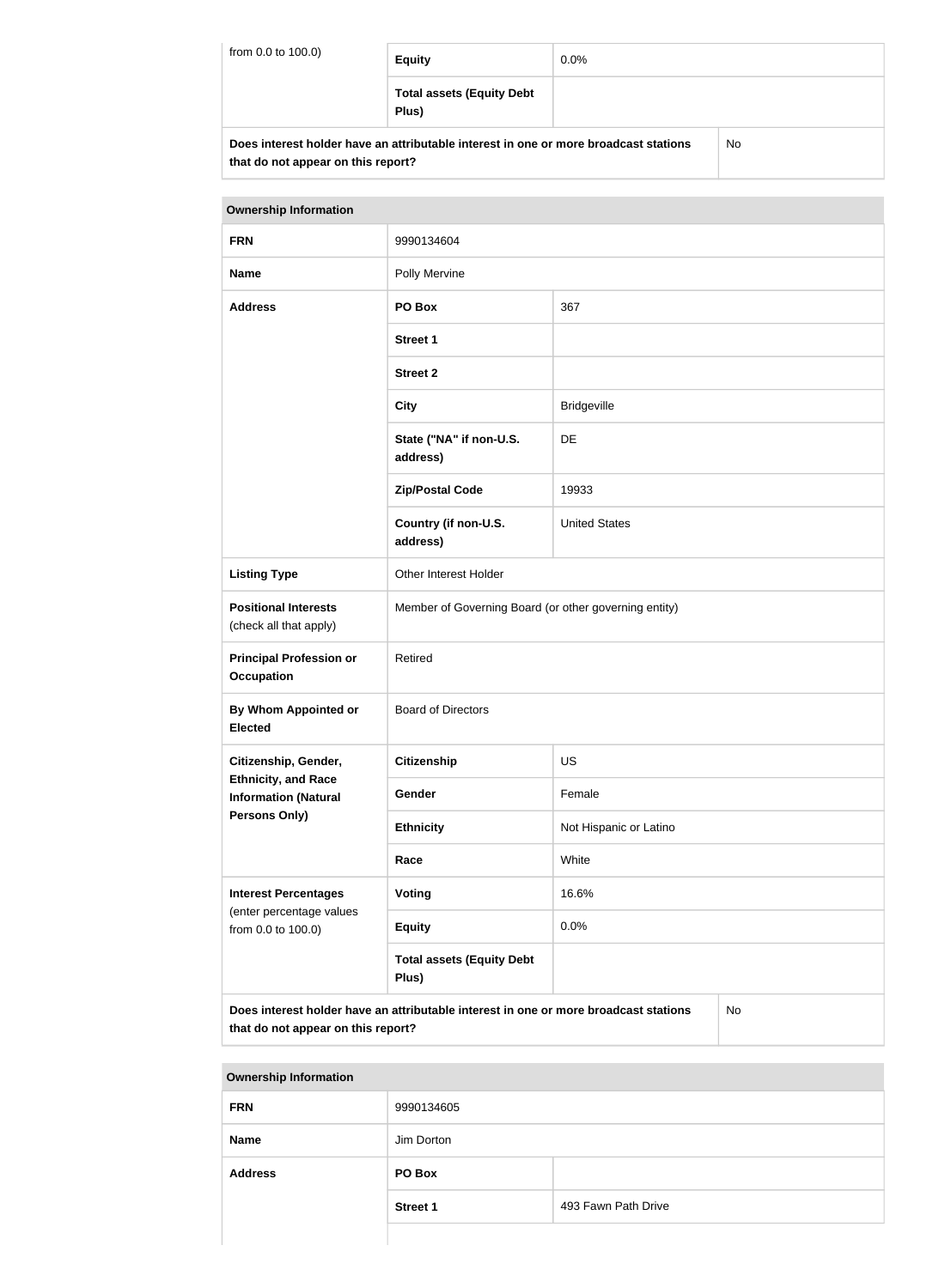|                                                                                                                                  | <b>Street 2</b>                                                |                        |  |
|----------------------------------------------------------------------------------------------------------------------------------|----------------------------------------------------------------|------------------------|--|
|                                                                                                                                  | <b>City</b>                                                    | Camden                 |  |
|                                                                                                                                  | State ("NA" if non-U.S.<br>address)                            | DE                     |  |
|                                                                                                                                  | <b>Zip/Postal Code</b>                                         | 19934                  |  |
|                                                                                                                                  | Country (if non-U.S.<br>address)                               | <b>United States</b>   |  |
| <b>Listing Type</b>                                                                                                              | Other Interest Holder                                          |                        |  |
| <b>Positional Interests</b><br>(check all that apply)                                                                            | Officer, Member of Governing Board (or other governing entity) |                        |  |
| <b>Principal Profession or</b><br><b>Occupation</b>                                                                              | Pastor                                                         |                        |  |
| By Whom Appointed or<br><b>Elected</b>                                                                                           | <b>Board of Directors</b>                                      |                        |  |
| Citizenship, Gender,                                                                                                             | <b>Citizenship</b>                                             | <b>US</b>              |  |
| <b>Ethnicity, and Race</b><br><b>Information (Natural</b>                                                                        | Gender                                                         | Male                   |  |
| Persons Only)                                                                                                                    | <b>Ethnicity</b>                                               | Not Hispanic or Latino |  |
|                                                                                                                                  | Race                                                           | White                  |  |
| <b>Interest Percentages</b>                                                                                                      | Voting                                                         | 16.6%                  |  |
| (enter percentage values<br>from 0.0 to 100.0)                                                                                   | <b>Equity</b>                                                  | 0.0%                   |  |
|                                                                                                                                  | <b>Total assets (Equity Debt</b><br>Plus)                      |                        |  |
| Does interest holder have an attributable interest in one or more broadcast stations<br>No<br>that do not appear on this report? |                                                                |                        |  |

# **Ownership Information**

| <b>FRN</b>                                            | 9990134606                                                     |                           |
|-------------------------------------------------------|----------------------------------------------------------------|---------------------------|
| <b>Name</b>                                           | <b>Jay Stevens</b>                                             |                           |
| <b>Address</b>                                        | PO Box                                                         |                           |
|                                                       | <b>Street 1</b>                                                | 9605 Thirteen Curves Road |
|                                                       | <b>Street 2</b>                                                |                           |
|                                                       | <b>City</b>                                                    | Milford                   |
|                                                       | State ("NA" if non-U.S.<br>address)                            | DE                        |
|                                                       | <b>Zip/Postal Code</b>                                         | 19963                     |
|                                                       | Country (if non-U.S.<br>address)                               | <b>United States</b>      |
| <b>Listing Type</b>                                   | Other Interest Holder                                          |                           |
| <b>Positional Interests</b><br>(check all that apply) | Officer, Member of Governing Board (or other governing entity) |                           |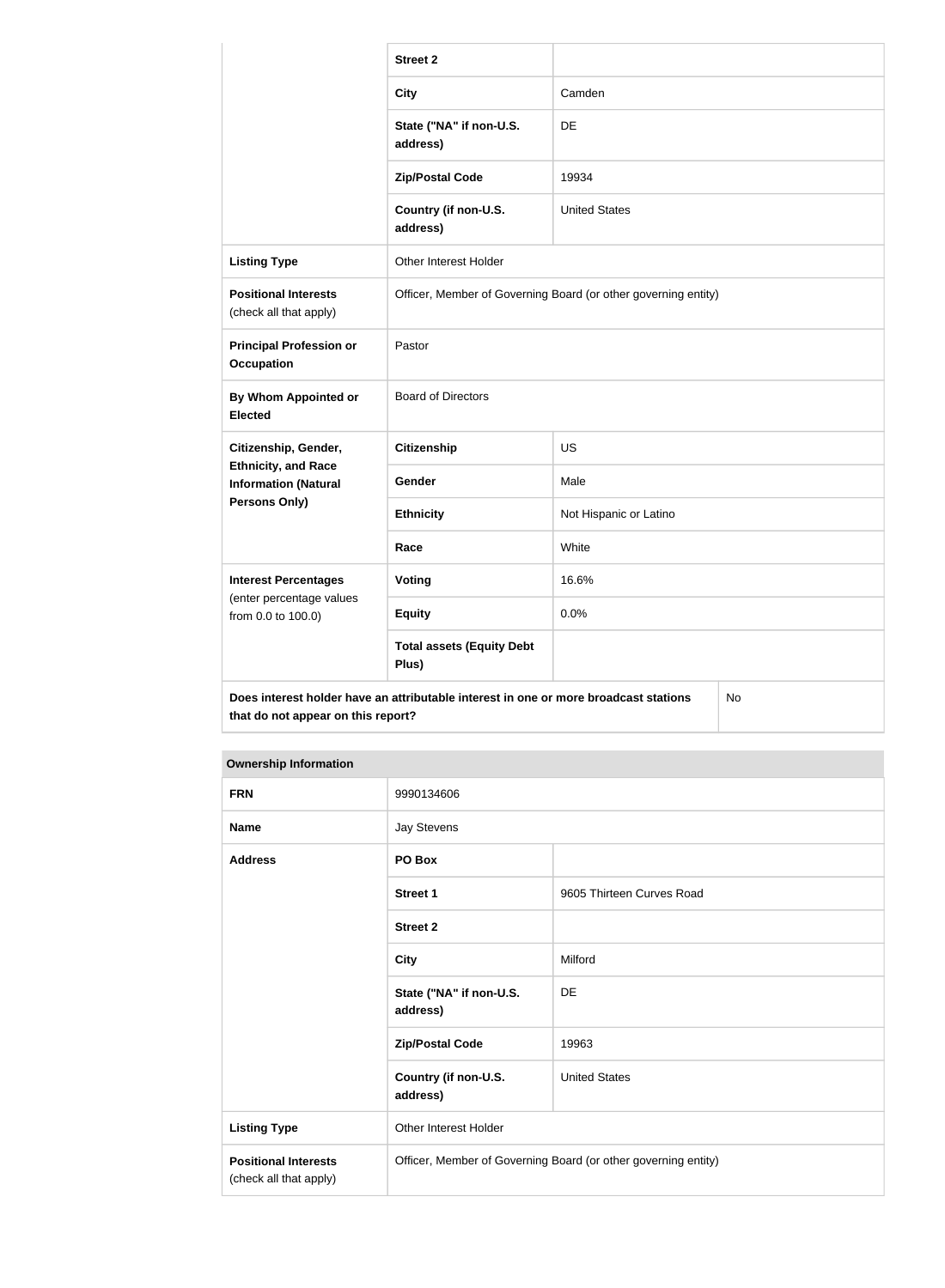| <b>Principal Profession or</b><br><b>Occupation</b>                                                | <b>CPA</b>                                |                        |  |
|----------------------------------------------------------------------------------------------------|-------------------------------------------|------------------------|--|
| By Whom Appointed or<br><b>Elected</b>                                                             | <b>Board of Directors</b>                 |                        |  |
| Citizenship, Gender,<br><b>Ethnicity, and Race</b><br><b>Information (Natural</b><br>Persons Only) | <b>Citizenship</b>                        | <b>US</b>              |  |
|                                                                                                    | Gender                                    | Male                   |  |
|                                                                                                    | <b>Ethnicity</b>                          | Not Hispanic or Latino |  |
|                                                                                                    | Race                                      | White                  |  |
| <b>Interest Percentages</b>                                                                        | <b>Voting</b>                             | 16.6%                  |  |
| (enter percentage values<br>from 0.0 to 100.0)                                                     | <b>Equity</b>                             | 0.0%                   |  |
|                                                                                                    | <b>Total assets (Equity Debt</b><br>Plus) |                        |  |
| No<br>Does interest holder have an attributable interest in one or more broadcast stations         |                                           |                        |  |

**Ownership Information**

**that do not appear on this report?**

| <b>FRN</b>                                                | 9990134636                                            |                         |  |
|-----------------------------------------------------------|-------------------------------------------------------|-------------------------|--|
| <b>Name</b>                                               | Joseph Kollock                                        |                         |  |
| <b>Address</b>                                            | PO Box                                                |                         |  |
|                                                           | Street 1                                              | 16668 Blue Marlin Court |  |
|                                                           | <b>Street 2</b>                                       |                         |  |
|                                                           | <b>City</b>                                           | Lewes                   |  |
|                                                           | State ("NA" if non-U.S.<br>address)                   | DE                      |  |
|                                                           | <b>Zip/Postal Code</b>                                | 19958                   |  |
|                                                           | Country (if non-U.S.<br>address)                      | <b>United States</b>    |  |
| <b>Listing Type</b>                                       | Other Interest Holder                                 |                         |  |
| <b>Positional Interests</b><br>(check all that apply)     | Member of Governing Board (or other governing entity) |                         |  |
| <b>Principal Profession or</b><br><b>Occupation</b>       | President and CEO of FLL Real Estate Ventures, LLC    |                         |  |
| By Whom Appointed or<br><b>Elected</b>                    | <b>Board of Directors</b>                             |                         |  |
| Citizenship, Gender,                                      | Citizenship                                           | US                      |  |
| <b>Ethnicity, and Race</b><br><b>Information (Natural</b> | Gender                                                | Male                    |  |
| Persons Only)                                             | <b>Ethnicity</b>                                      | Not Hispanic or Latino  |  |
|                                                           | Race                                                  | White                   |  |
| <b>Interest Percentages</b>                               | <b>Voting</b>                                         | 16.6%                   |  |
| (enter percentage values<br>from 0.0 to 100.0)            | <b>Equity</b>                                         | 0.0%                    |  |
|                                                           |                                                       |                         |  |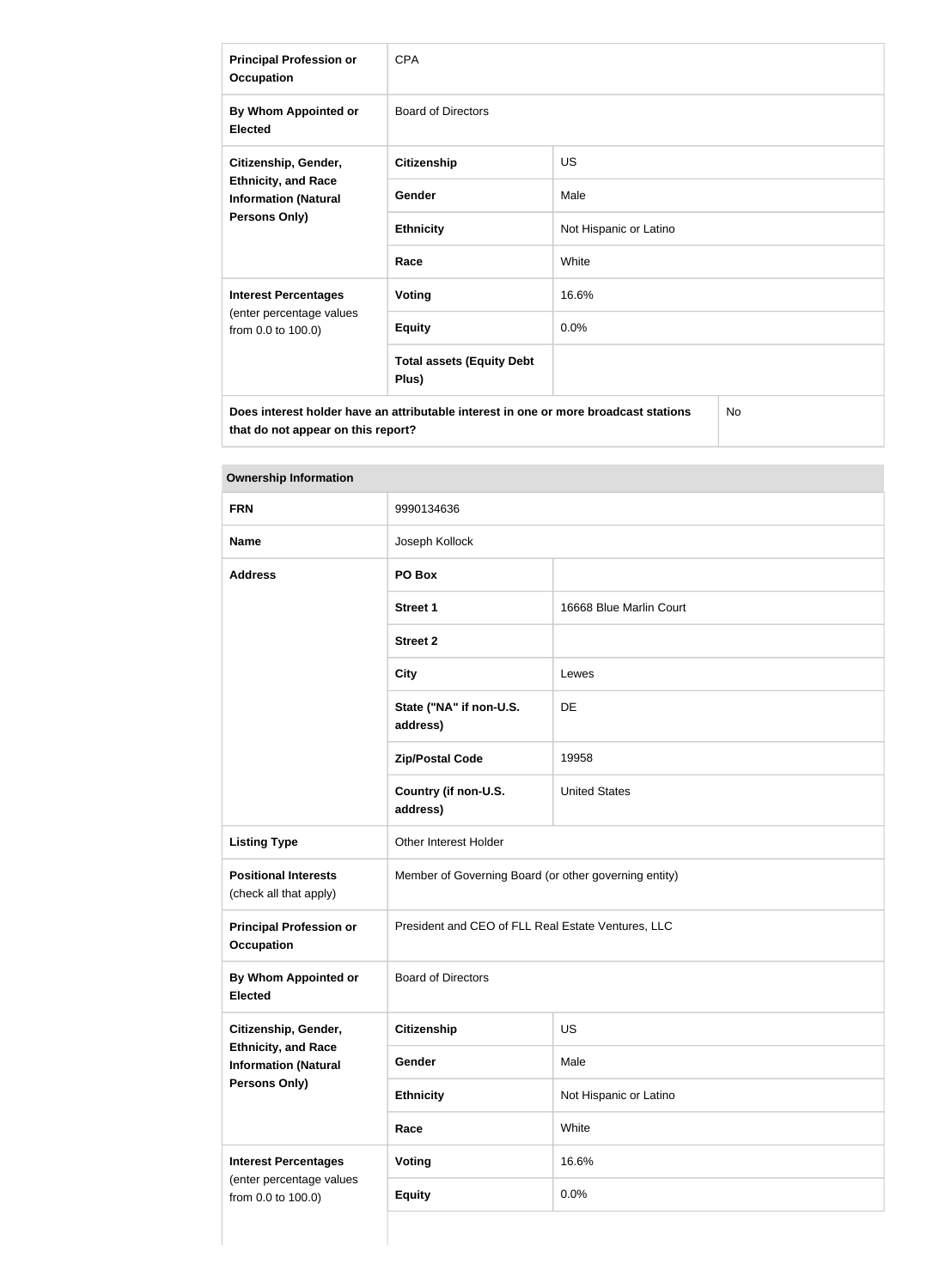| <b>Total assets (Equity Debt</b><br>Plus)                                            |           |
|--------------------------------------------------------------------------------------|-----------|
| Does interest holder have an attributable interest in one or more broadcast stations | <b>No</b> |

| that do not appear on this report?  |  |  |  |
|-------------------------------------|--|--|--|
|                                     |  |  |  |
| Sance would be the function of book |  |  |  |

| <b>Ownership Information</b>                                                                                                            |                                           |                        |  |  |
|-----------------------------------------------------------------------------------------------------------------------------------------|-------------------------------------------|------------------------|--|--|
| <b>FRN</b>                                                                                                                              | 9990144656                                |                        |  |  |
| <b>Name</b>                                                                                                                             | William Sammons                           |                        |  |  |
| <b>Address</b>                                                                                                                          | PO Box                                    |                        |  |  |
|                                                                                                                                         | <b>Street 1</b>                           | 12984 Coastal Hwy      |  |  |
|                                                                                                                                         | <b>Street 2</b>                           |                        |  |  |
|                                                                                                                                         | <b>City</b>                               | Milton                 |  |  |
|                                                                                                                                         | State ("NA" if non-U.S.<br>address)       | DE                     |  |  |
|                                                                                                                                         | <b>Zip/Postal Code</b>                    | 19968                  |  |  |
|                                                                                                                                         | Country (if non-U.S.<br>address)          | <b>United States</b>   |  |  |
| <b>Listing Type</b>                                                                                                                     | Other Interest Holder                     |                        |  |  |
| <b>Positional Interests</b><br>(check all that apply)                                                                                   | Officer                                   |                        |  |  |
| <b>Principal Profession or</b><br><b>Occupation</b>                                                                                     | President, General Manager                |                        |  |  |
| By Whom Appointed or<br><b>Elected</b>                                                                                                  | <b>Board of Directors</b>                 |                        |  |  |
| Citizenship, Gender,                                                                                                                    | <b>Citizenship</b>                        | <b>US</b>              |  |  |
| <b>Ethnicity, and Race</b><br><b>Information (Natural</b><br>Persons Only)                                                              | Gender                                    | Male                   |  |  |
|                                                                                                                                         | <b>Ethnicity</b>                          | Not Hispanic or Latino |  |  |
|                                                                                                                                         | Race                                      | White                  |  |  |
| <b>Interest Percentages</b><br>(enter percentage values<br>from 0.0 to 100.0)                                                           | Voting                                    | 0.0%                   |  |  |
|                                                                                                                                         | <b>Equity</b>                             | 0.0%                   |  |  |
|                                                                                                                                         | <b>Total assets (Equity Debt</b><br>Plus) |                        |  |  |
| Does interest holder have an attributable interest in one or more broadcast stations<br><b>No</b><br>that do not appear on this report? |                                           |                        |  |  |
|                                                                                                                                         |                                           |                        |  |  |

| (b) Respondent certifies that any interests, including equity, financial, or voting | Yes |
|-------------------------------------------------------------------------------------|-----|
| interests, not reported in this filing are non-attributable.                        |     |
| If "No," submit as an exhibit an explanation.                                       |     |